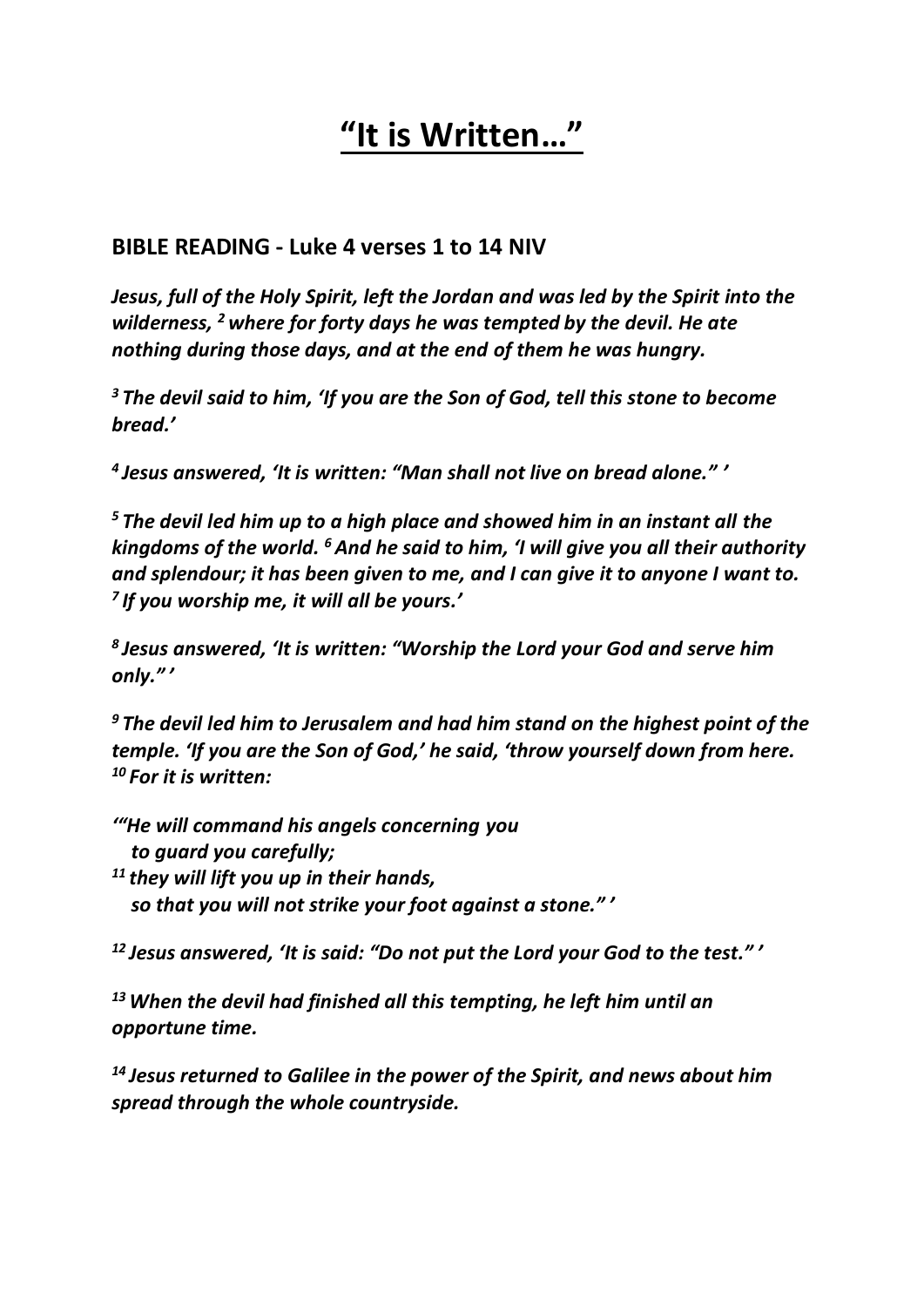## **SERMON**

Before Jesus was able to undertake His God given Ministry, He had to wait until He was 30 years old. His natural mother Mary knew, with a supernatural revelation from the Archangel Gabriel, that she would bear a son who would be Almighty God's only Son, a supernatural incarnation of God Himself, in the form of a man, growing in the womb of an obedient young lady.

By the age of 10 or 12, family members and observers would have come to realise Jesus was no ordinary son of a carpenter; indeed the Bible tells us his own mother rebuked him when she lost Him in the crowds and found Him discussing in detail the Scriptures with men of God in the temple; but it wasn't until the age of 30 that God allowed his Son's ministry to begin.

Moses, Joseph, King David, Paul of Tarsus, **all** the mighty men of the Bible had to go through a period of preparation, character building, probably scared and afraid, while they waited for God's perfect timing - before they could do the work, they were called by Him to do.

And we hear in the Scriptures today that before God could release His Son into His God-ordained ministry He had to prove that He could withstand the temptations of the devil when Jesus was at His absolute weakest.

And that doesn't surprise me.

Don't you find, that the times when you are most likely to shout, curse or swear; hit out in anger (in other words 'sin') is when you are tired, stressed, grieving, hurting?

When we are happy and all is well, isn't it so much easier to be nice and kind, compassionate and loving? Isn't it easier not to succumb to temptation and sin?

And so, Jesus is led into the wilderness to be tempted.

A test – how will he respond? Will He 'man up'? Or will he cave in?

You may find it interesting as I did, to learn that it wasn't the devil who took Jesus into the wilderness. It was God.

Let's work through the Bible reading beginning at verse  $1 -$  we are told by the writer Luke that Jesus '*was led by the Spirit into the wilderness'.* The Spirit is the Holy Spirit. (Incidentally, although it is Luke who is penning the verses of this Book of the Bible, he is doing so in obedience to the Supernatural words of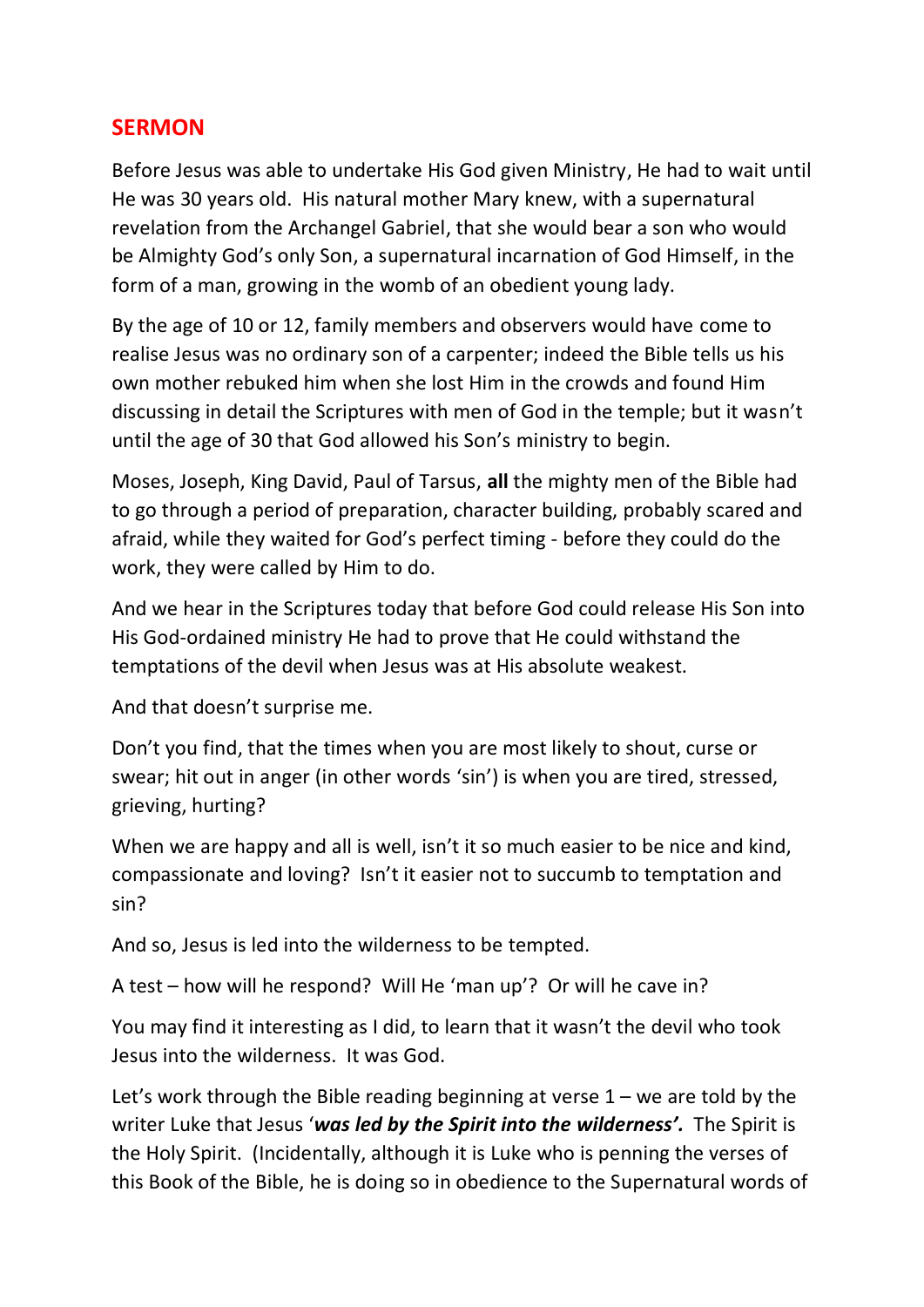God spoken into in his mind). The Bible is the Word of God, written down by His chosen men and women.

So, God led Jesus into the wilderness and sometimes He will lead you and me there too. Why was Jesus led there? Let's read verse 2.

## *'Where for forty days he was tempted by the devil. He ate nothing during those days, and at the end of them he was hungry.'*

Now it is Biblical fact that God tempts no-one, it is the Devil, Satan who tempts us. He lives, that he might tempt us to sin. He **hates** all humankind and his objective is to cause us to be like him, a liar, a cheat, a deceiver and a God hater. If he can succeed in doing that to a man or a woman, then he has achieved his evil plan - of making yours and other peoples' lives a misery and of preventing your salvation.

The original Greek used here in verse two for the word translated 'tempted' could also mean 'tested' and to me it is pretty clear that the correct word is tested.

Jesus was tested by God to see how He would respond to being tempted by the devil!

The devil is **not** a figment of anybody's imagination. He is a spirit being, extremely powerful in his own right, and will temp you and me every day, if we let him.

He knows the Scriptures better than you or I and he will use them, when talking to men or women of God, in order to try to persuade us to do wrong.

Jesus tells us in John chapter 8 that there is no truth in the devil, he is a liar and the father of lies. He deceived Adam and Eve in the Garden of Eden and as a result, all mankind born ever since has a default condition to sin.

Now, if you take nothing else away from my talk today, please do listen carefully to what I am about to say because it is an extremely important fact and Biblical principal.

And this is it: There is only one way to rebuke the devil. There is only one way to ensure you do not allow yourself to be tempted by the devil to sin, to do what is wrong and then endure the myriad of consequences for you and others of your actions.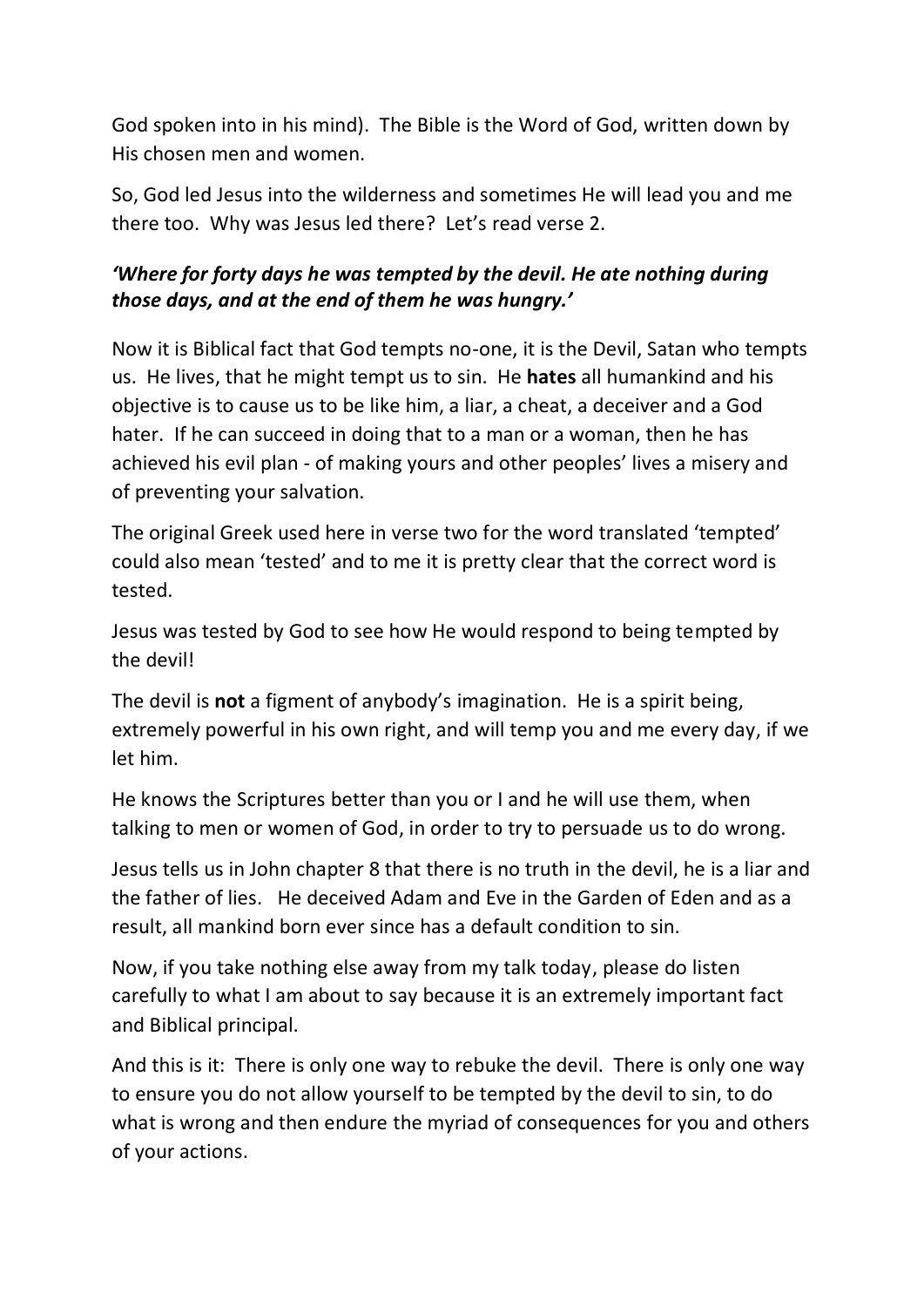And that is to follow the example we see Jesus using here in this passage. Three times Jesus corrects Satan's deception by quoting God's Holy Word to him in this powerfully important paragraph in the Bible.

So important is it to God that we understand the key to overcoming Satan by using Scriptural truth, that He told three Gospel writers to record this same event. Matthew and Mark record Jesus' testing in the wilderness as well as Luke. Repetition is a technique God uses in the Bible, to underline something's importance!

So, getting back into the passage we are studying, let's look now at verse 3. What did Satan temp Jesus to do and how did Jesus respond?

The devil said to him, 'If you are the Son of God, tell this stone to become bread.'

4 Jesus answered, 'It is written: "Man shall not live on bread alone."'

'If you are the Son of God….'

The arrogance of the devil, the abhorrent arrogance of the devil. Who does he think he is to say to Jesus '**If**, you are the Son of God, If…. If.

The total disrespect he shows the Son of God!

Satan **knew** Jesus was the Son of God. He knows the Bible from beginning to end, he knows he will end up in the lake of fire forever when God decides to send Jesus back to set up the Kingdom of God on the new earth.

If Satan speaks to the creator of the universe with such audacity, how much more so will he speak like this to you and me?

I digress, how did Jesus respond to the devil's pride?

With anger? 'Let me put you in your place, you arrogant beep beep beep?' NO!

He rebuked Satan by simply quoting the words of Holy Scripture to Him.

IT IS WRITTEN! "Man shall not live on bread alone."

Where is that written? The fifth book of the Old Testament – Deuteronomy chapter 8 and verse 3.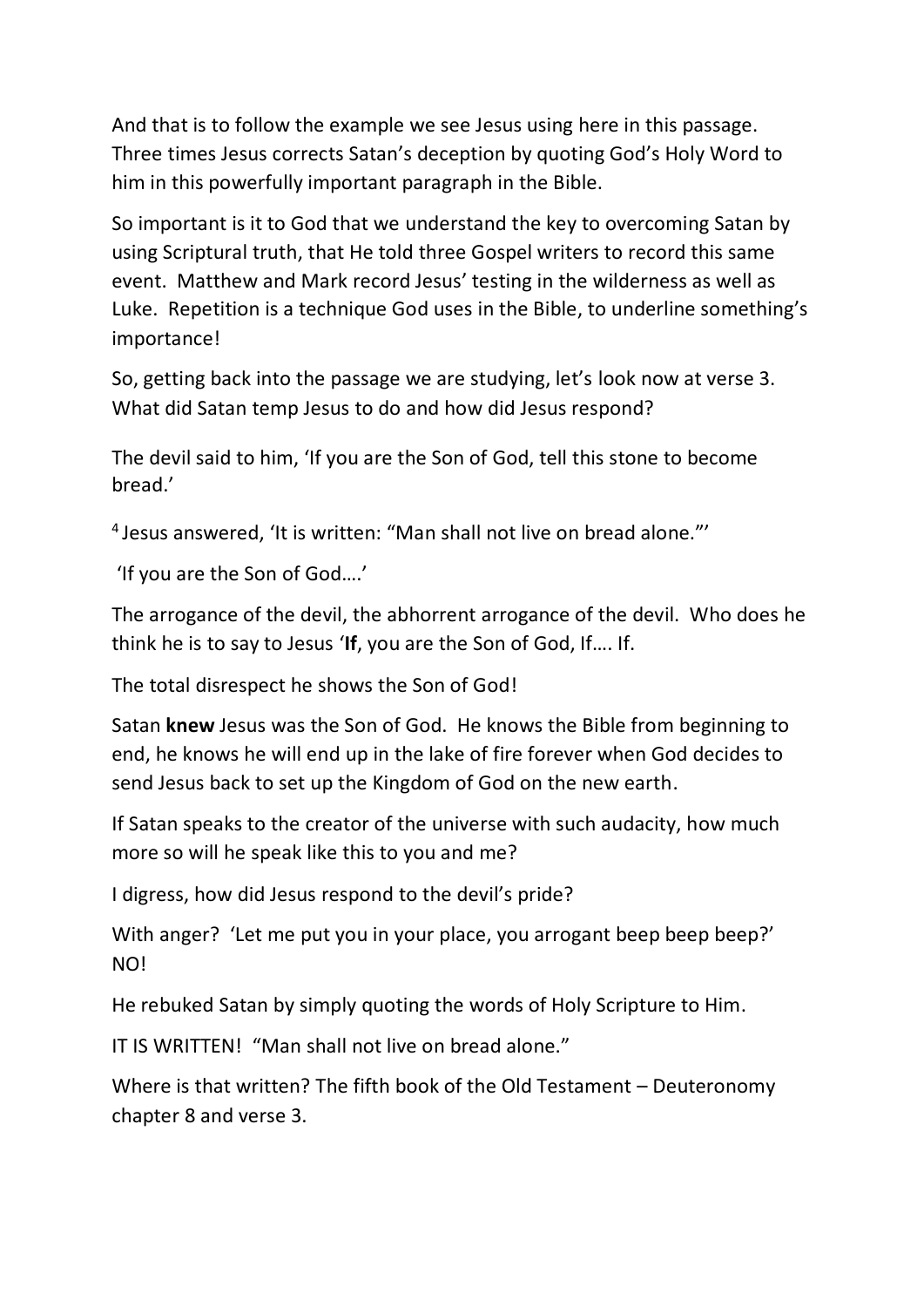Jesus was starving – he had had nothing to eat for 40 days. If ever a man would give into temptation (knowing he could turn stone into bread), surely this was a sensible thing to do. NO!

If His F**ather** had told Him to do it, I am sure Jesus would have obeyed there and then, but God's number one enemy was tempting Him, and He stood His ground.

When you and I are tempted to do wrong, we must learn to quote a Scripture to Satan and show him we are grounded in Scripture. If you have a Bible in your home but maybe you haven't opened it for a while, perhaps today is the day to begin to read it again.

You may not need to read the Bible to say to Satan 'No I won't kill that man, it is wrong, and my family will suffer because if I am caught, I will be sent to prison'.

But what if he says something plausible to you? How will you know if it is the right thing to do? Remember he is subtle. If he knows you are a Christian, he will speak subtle lies to you that sound like truth.

For example, if you are persuaded that God doesn't mind you gossiping about somebody, then you need to be aware of Scriptures like Proverbs 11 v 13 which says

## *'A gossip goes around telling secrets, but those who are trustworthy can keep a confidence'.*

Or Romans 1 and 2 Corinthians 12 where Paul tells us that gossip is a sin.

If you think it's Ok to God for you to tell 'a little white lie' you need to know the scripture where Jesus says in Matthew 5 v 37*: 'Let your 'Yes' be 'Yes,' and your 'No,' 'No.' For whatever is more than these is from the evil one'.*

What's more, the devil will have us think something's Ok if the Bible doesn't directly tell us it's wrong.

So, for example, it doesn't say anywhere in Scripture that 'Gay marriage is wrong'. That's why many in the Church think it's all right. Satan has blinded such people to the truth. It didn't need to even mention gay marriage when the Bible was written, because the whole concept at that time was unthinkable.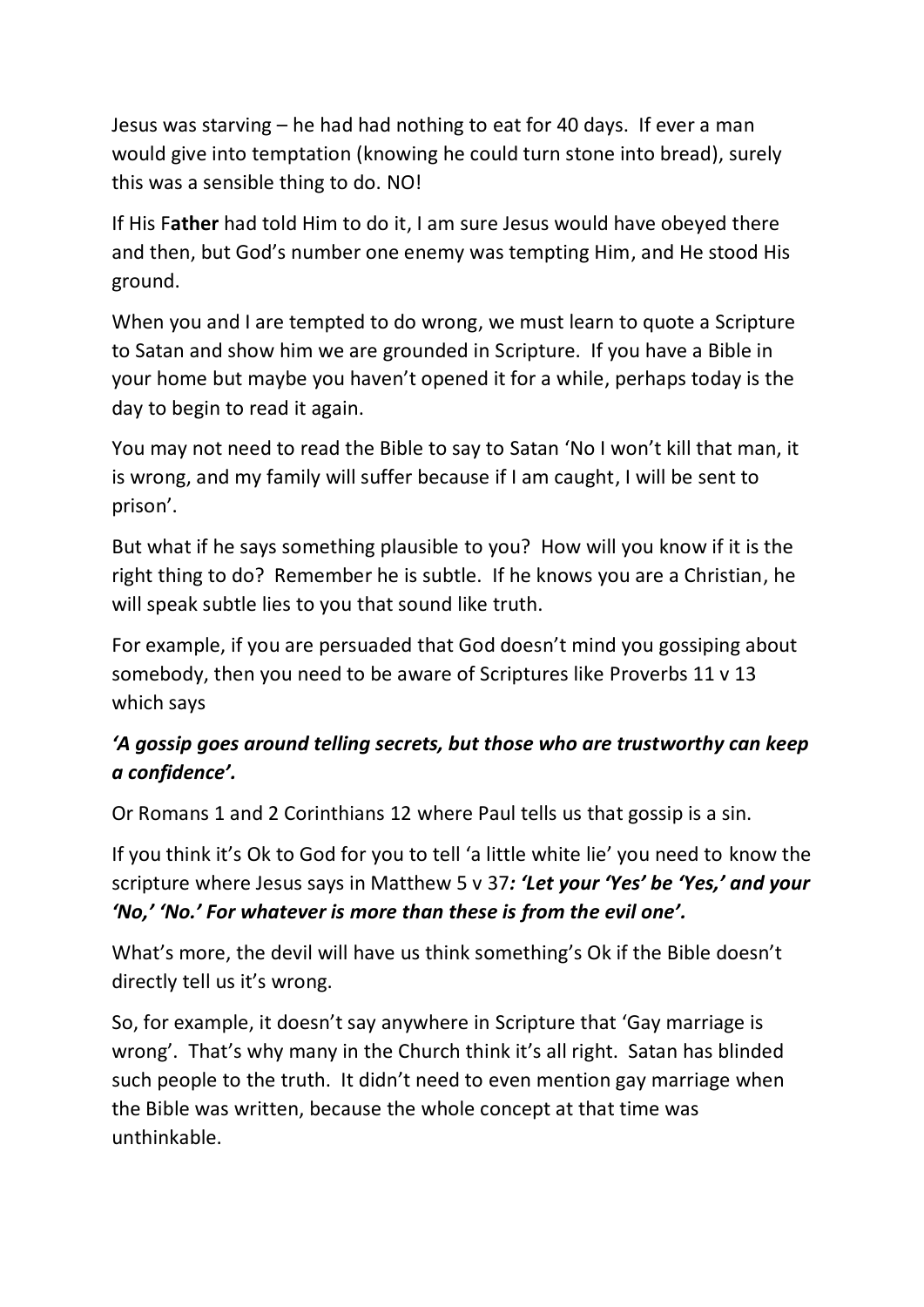And that's because the people of those days knew their Scriptures far better than most people today. They knew, in just the second chapter of the book of Genesis and v 24, that it says, 'A man shall leave his father and mother and be joined to his wife, and they shall become one flesh'.

Jesus repeated this very scripture to the religious leaders of his time in Mark 10 verses 6 to 8.

He said a man will leave his father and mother and be joined to **his wife** – not his husband.

Adam was to spend his life with Eve, not Steve.

People of Biblical times also knew the scripture in Leviticus where it says, 'Homosexuals were to be stoned to death!'

But you have to have read those Scriptures in order to know God's will and to know the truth.

Going back a stage, you have to believe that The Bible, *is* the Word of God!

If satan can persuade you it's just a book of fairy tales or a good moral book even, anything other than what it truly is – The Word of God - then you have no 'Instruction Manual' by which to live, and consequently you will become like the 'postmodern man' who believes that whatever is truth to him is truth.

The thinking of today is 'My truth is different to your truth and that's 'cool'. It doesn't matter'.

Well, it does matter to God, and your willingness to be deceived into sin and evil, has eternal consequences for your wellbeing and potentially on the wellbeing of those around you too!

Believe me, by God's standard and by his powerful Holy Word, no person's truth is truth at all unless it lines up with the Word of God.

Returning again to the passage, I said Jesus used the same counter-temptation strategy three times.

Let's see. In verses 5 to 7 we hear Satan tempting Jesus a second time. It says this:

*'The devil led him up to a high place and showed him in an instant all the kingdoms of the world. And he said to him, 'I will give you all their authority*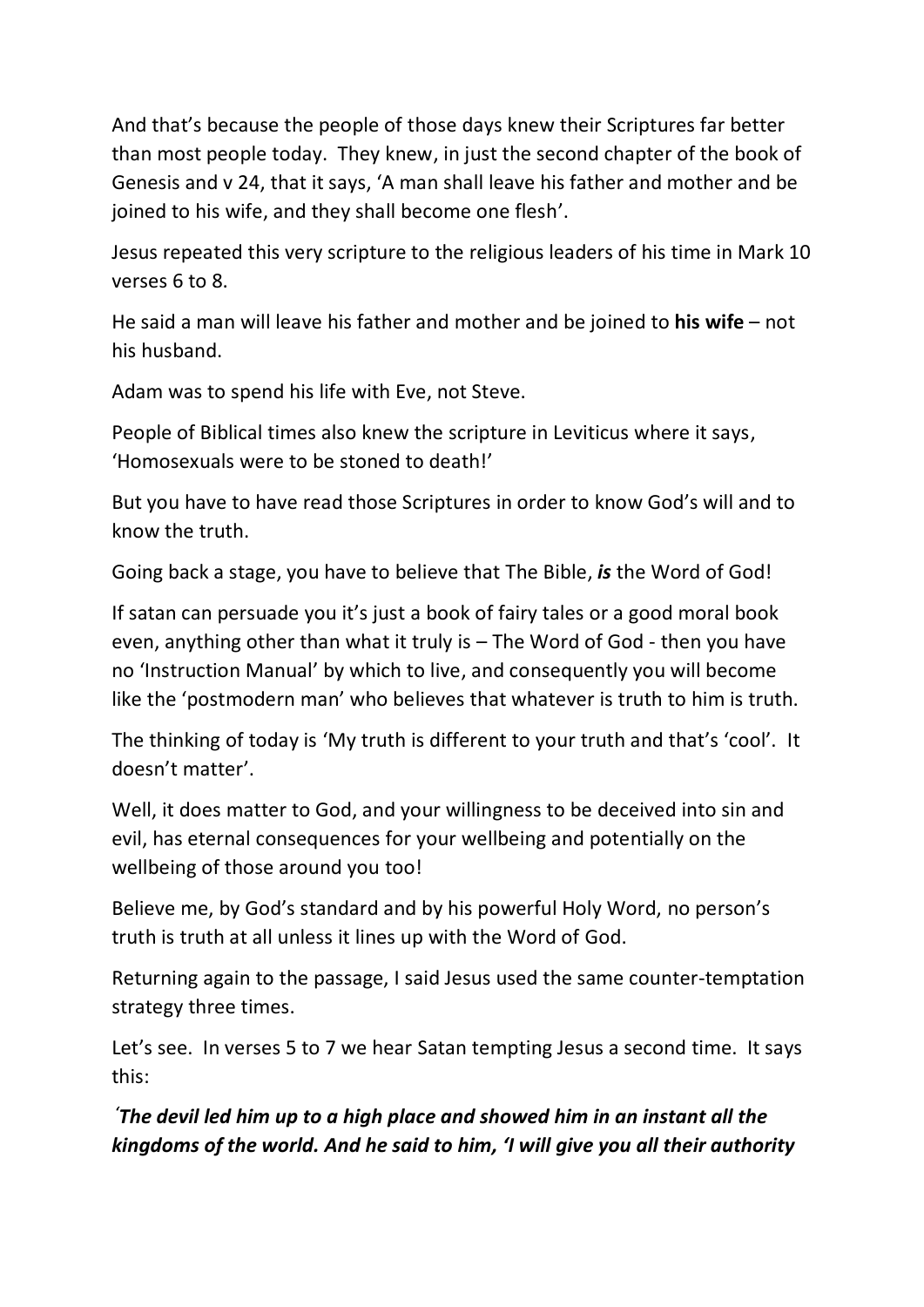## *and splendour; it has been given to me, and I can give it to anyone I want to. If you worship me, it will all be yours.*'

Unlikely as this may sound, it was actually a true statement, which is why Jesus didn't correct Satan.

We learn after 'the fall of man' in the Garden of Eden, that Adam forfeits His special relationship with God and as a result of his sin, God gives power to Satan over planet earth. Three times in the Gospel of John, Jesus refers to Satan as 'The prince of this World.'

Jesus defeated Satan on the Cross but until Jesus returns at His Second coming to set up the Kingdom of God, Satan has dominion over the Earth.

So now the devil is thinking, perhaps if he speaks something that is actually Biblically true, it might be a better strategy in order to get Jesus to sin.

But Jesus, the Author of the Bible ('The Word made flesh' as it tells us in John chapter 1) responds with another Scripture:

'**It is written**: "Worship the Lord your God and serve him only.'

'**It is written!**' This scripture, which he has quoted to Satan, comes from Deuteronomy 6 verse 13.

Now, on the third occasion, Satan becomes even more cunning. He now uses a scripture himself – out of context by the way – to try to tempt Jesus. According to verses 9 to 11, it says:

#### *'The devil led him to Jerusalem and had him stand on the highest point of the temple. 'If you are the Son of God,' he said, 'throw yourself down from here. For it is written:*

*'"He will command his angels concerning you to guard you carefully; they will lift you up in their hands, so that you will not strike your foot against a stone" '*

Satan has quoted Psalm 91: verses 11 and 12 to Jesus. So how will Jesus respond this time?

He simply uses the exact same strategy. He is not flustered, He does not get angry or irritated, He simply quotes from Deuteronomy 6 again, this time verse 16: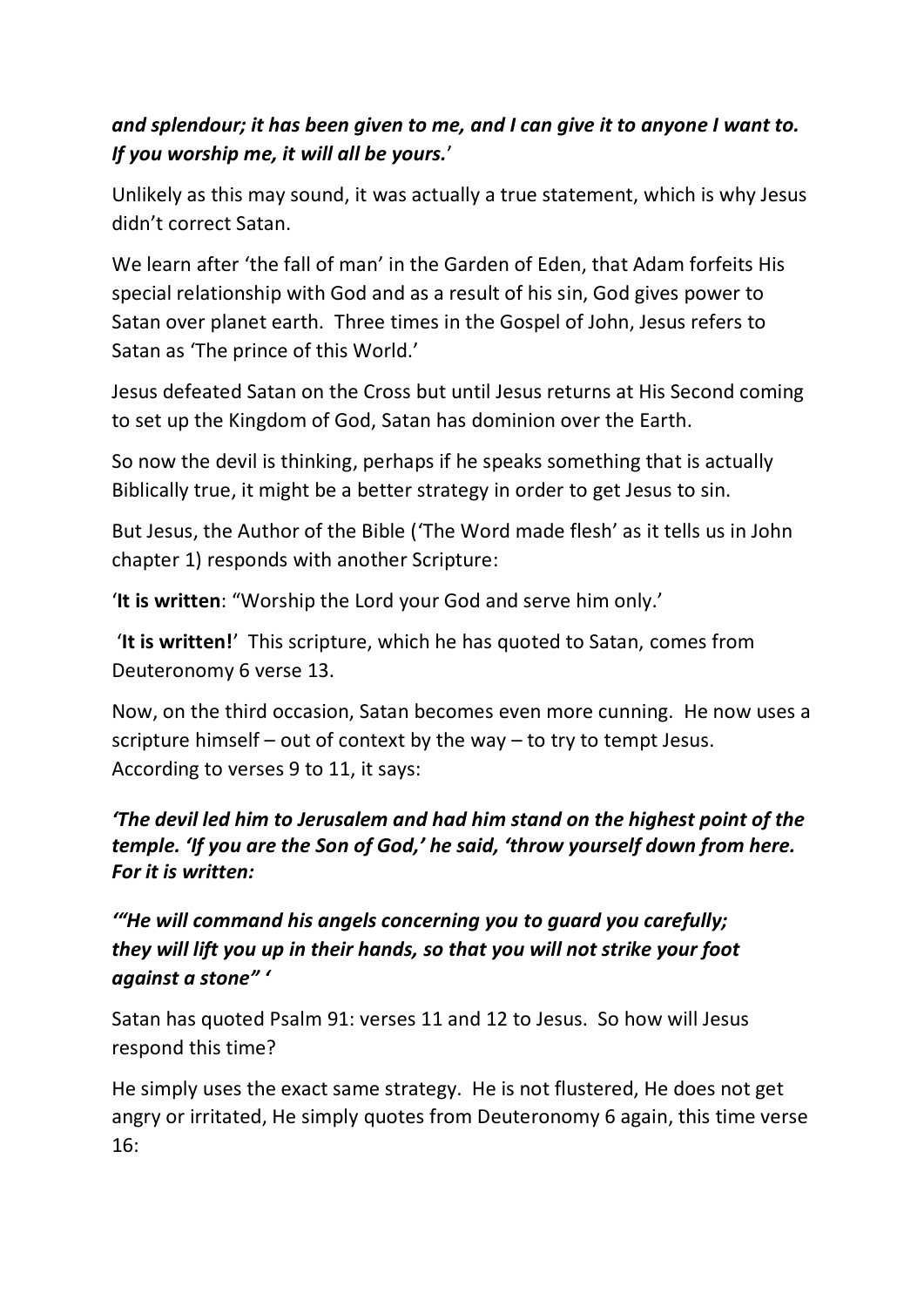## *' Jesus answered, 'It is said: "Do not put the Lord your God to the test." '*

Verse 13 then says, 'When the devil had finished all this tempting, he left him until an opportune time.'

Satan failed to tempt Jesus to sin, he left Him, he went away - BUT note he is never satisfied and waits for another time to come back to try again.

And he will do this to us. He will come back time and time again to temp us, usually when our guard is down, so we must work hard to continually be on our guard, and stand up to him at every opportunity. How? By quoting God's truth to him at every opportunity.

Finally, verse 14 of this afternoon's reading shows what happens when we stand up to Satan and pass the God-ordained test or tests. It says

#### *'Jesus returned to Galilee in the power of the Spirit'.*

Luke told us in verse 1, Jesus entered the wilderness, full of the Holy Spirit, he would do – after all He is the Son of God - but after the tempting by the devil, because he passed God's test and did not sin, he left the wilderness IN THE POWER of the Holy Spirit!

Many born-again Christians are full of the Holy Spirit but sadly few in my experience, are full of the POWER of the Holy Spirit and moving in the gifts of the Spirit.

I will finish now with a short summary:

The devil will temp us in many different ways to get us to sin. He will even use Scriptures to try to trick us into thinking it's OK.

He uses language like, 'If you are a Christian then why don't you do more for God?' – but this might be a ploy to cause you stress and burn-out by doing too much and so you may need to reply with Psalm 46 verse 10 and say, "It is written 'Be still and know that I am God.' "

He might say, 'If you love your dying father/wife/son, why not put them out of their misery by administering a fatal dose of a drug?' You might then have to quote Exodus 20 verse 13 - the commandment where God says 'Thou shalt not murder.'

The devil may tempt us by appealing to our human desire or needs.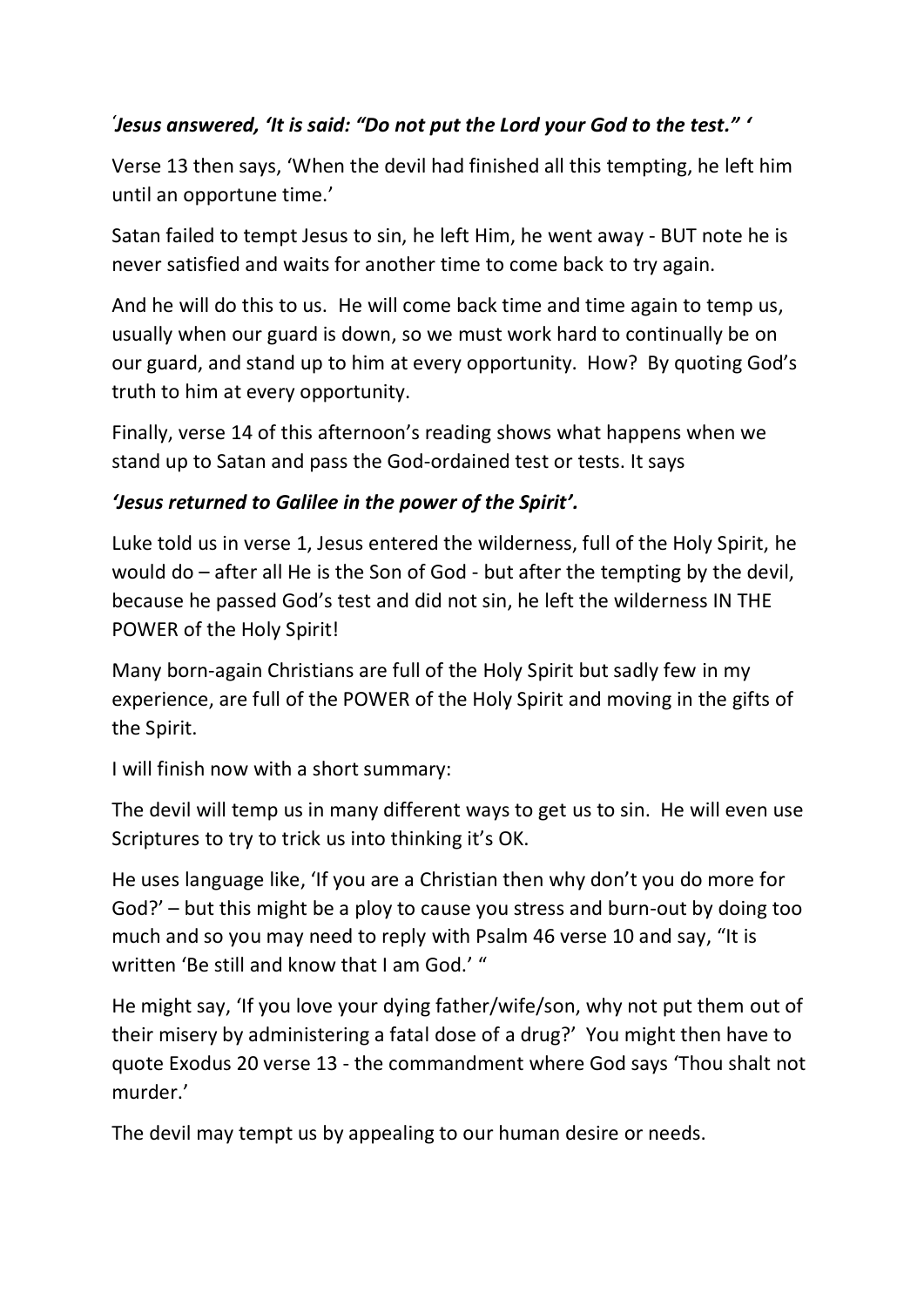In the case of the reading today, he knew Jesus was hungry, so he tempted Him to create food from stones.

He also tempted Jesus in the area of ambition and lust for power – he told Jesus he would put him in charge of all the kingdoms of the world.

And finally, he suggested Jesus put God to the test.

So he might say to you something like, 'Jump in front of the bus, God will save you!'

NO, God says we are not to put Him to the test.

Remember, when Satan finally left Jesus, it was only for a time! He will come back – we must never 'gloat' over any success we may have over the devil – In 1 Peter chapter 5 we are reminded:

## *'Your enemy the devil prowls around like a roaring lion looking for someone to devour'.*

If we are to counter Satan's efforts to lead us astray, we must know our Scriptures – we must read our bibles!

**I'll close now** with a thought on how we can apply what we have heard today?

Well, we may not think things like, 'The devil has been telling me to do something terrible'. That's the stuff of fiction writers, right? You know the kind of thing, those movies where someone is sent to a mental hospital because he hears voices telling him do horrendous things to people, although this also happens in real life too.

So you might not hear voices, but you may well have thoughts like, 'I'm so sick and tired of so and so I am going to give him or her a peace of my mind'.

Well, without you knowing it, that idea to do something ungodly has likely come from the devil. So if we apply what we have learned today from Jesus, the strategy to use is to speak to *yourself* the words of scripture, just as if you were rebuking the devil. So you might say, 'No I won't do that, because God's word says 'Love your neighbour as yourself,' and 'Do good to those who persecute you.'

So Satan can put ideas and thoughts in your mind. But he can also speak to you through others. After all, once, when Jesus' disciple, Peter, spoke